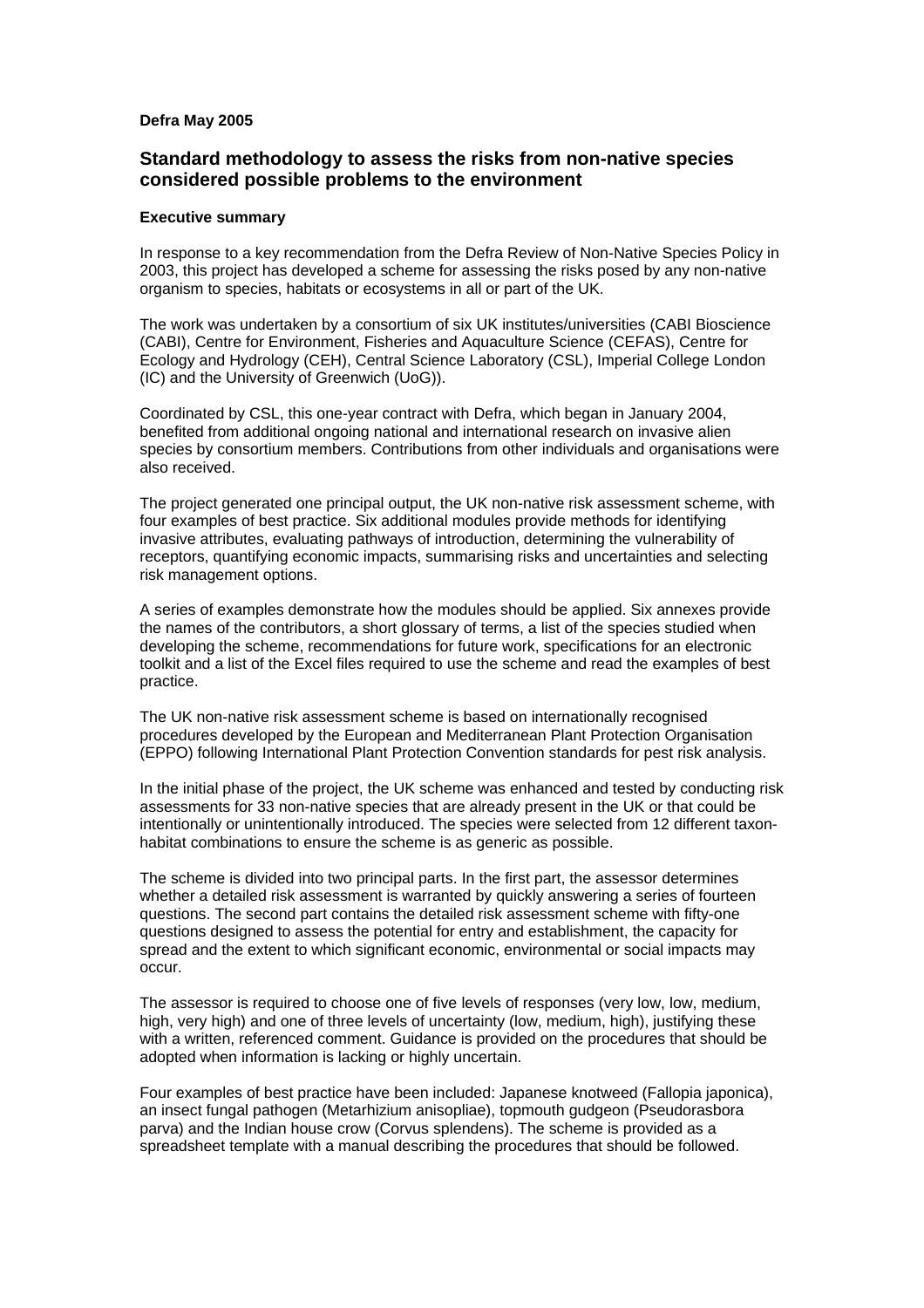Three of the modules are designed to assist with the risk assessment by helping to determine whether the species has invasive attributes (Module 1), to quantify economic impacts (Module 4) and to summarise risk and uncertainty into the low, medium and high categories specified by the Defra contract (Module 5).

Module 1 was adapted from the Pheloung et al (1999) spreadsheet, originally created for plants invading Western Australia, to score the invasive attributes of non-native freshwater fish and plants in the UK.

Module 4 provides a guide to the level of impacts appropriate for minimal, minor, moderate, major or massive responses to the impact questions and is based on the Australian and New Zealand Risk Management Standard. Eight additional questions can be answered to quantify impacts over time. Responses for the topmouth gudgeon are provided as an example.

Although assessors are required to provide their own judgement of overall risk, Module 5 provides a summary of risk based on two additional techniques: score averaging and conditional probability. Score averaging often under-estimates high risk and over-estimates low risk. This project showed that the linear mapping of scores to conditional probabilities provides an important new approach to solve this problem. For each of the examples of best practice, risk summaries based on the assessor's opinion, score averaging and conditional probabilities are compared.

Two of the modules provide a different perspective on non-native risk assessment, enabling the relative importance of introduction pathways (Module 2) and the vulnerability of receptors (Module 3) to be assessed. The modules are each illustrated with two examples: human assisted introduction of non-native fish species and ship-assisted transfer of non-native avian species for pathway risk assessment and slow flowing watercourses and oak trees/oak woodland for the receptor risk assessment scheme.

Once the risk assessment has been completed and a summary of the risks and uncertainties has been made, the assessor is asked whether risk management options should be selected. Module 6 provides a logical framework for selecting risk management options. Developed from another EPPO scheme, the principal modification has been to ensure that reliable, costeffective options for intentional as well as unintentional introductions can be identified.

Although Excel templates were constructed, with the limited resources available, the consortium was unable to develop a sophisticated, user-friendly electronic toolkit for the risk assessment scheme. However, various alternatives were explored and specifications for such a toolkit were prepared. Mind mapping software was found to have considerable potential, combining a dynamic graphical presentation of the scheme with the ability to calculate risk and uncertainty scores.

In addition to the need for an electronic toolkit, the consortium highlighted the gaps and key areas for future work that should be undertaken to validate our work and enhance its functionality. While it is important to stress that the risk assessment procedures are time consuming and require a sufficient level of expertise, there remains considerable scope for increasing the scheme's user-friendliness.

The scheme also needs further testing with a wider range of intentional and unintentional introductions from different taxon/habitat combinations. To improve consistency, examples of each level of response for each question need to be given. Once a large set of consistently produced risk assessments is available, additional techniques for summarising risk and uncertainty and prioritising non-native species, pathways and receptors for action can be exploited.

In presenting this non-native risk assessment scheme to those concerned with the assessment and management of non-native species in the UK, the consortium expresses its desire that as many experts as possible test this scheme, provide feedback on their experiences and share their risk assessments.